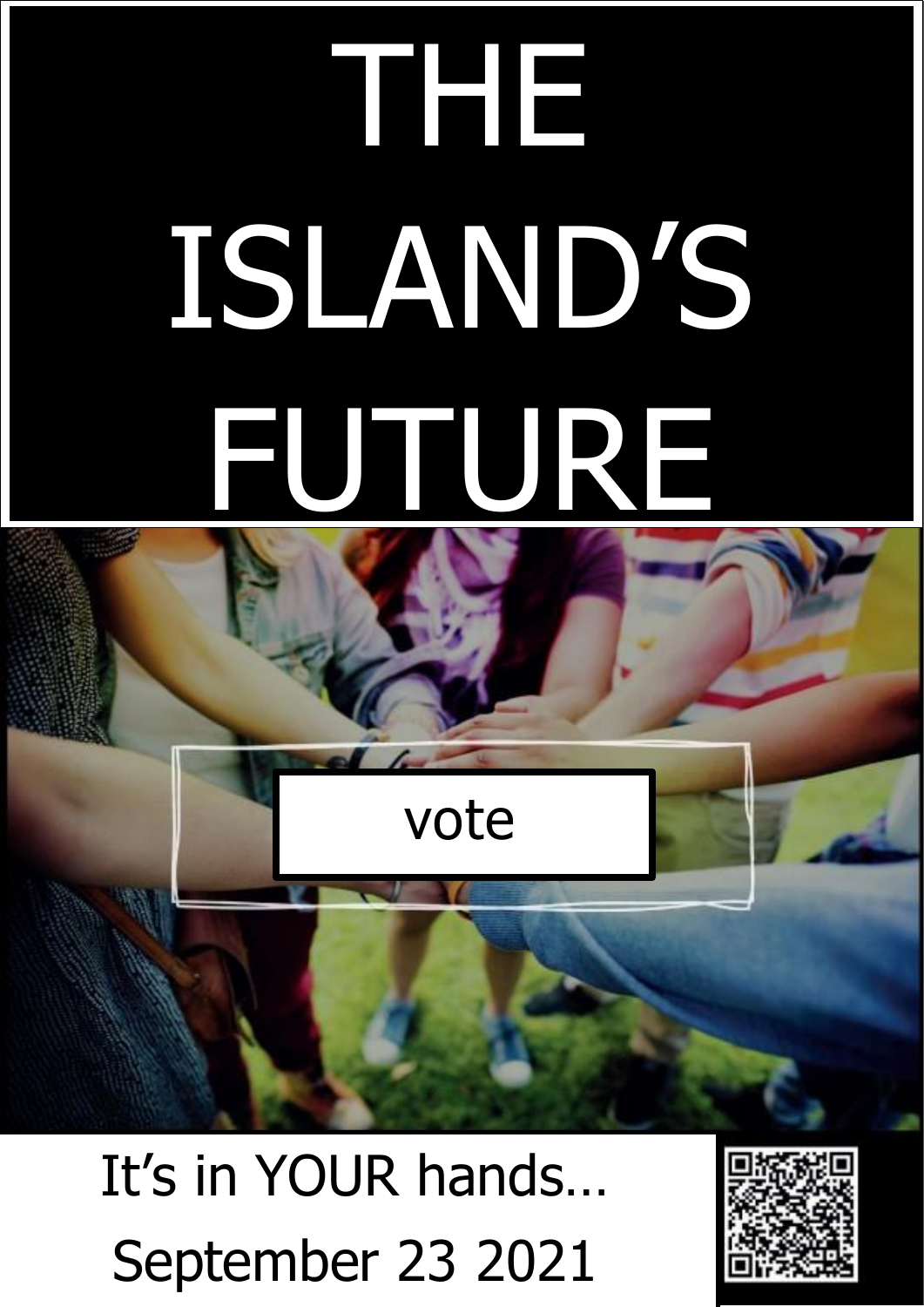2

ARE YOU REGISTERED? YOU must register before 2<sup>nd</sup> September 2021.



WHICH CONSTITUENCY ARE YOU? There are 12 constituencies on the island.



WHY BOTHER? The decisions made by MHKs will directly effect and shape YOUR lives…



HOME OF DEMOCRACY – oldest continuous parliament, first to give women the vote, 16-year-olds able to vote…



MAKE THE ISLAND GREAT! Elections provide an opportunity to make your feelings known on the issues that matter to you.

9

QUESTIONS & ANSWERS – Are you eligible to vote? Do you know where to go to vote?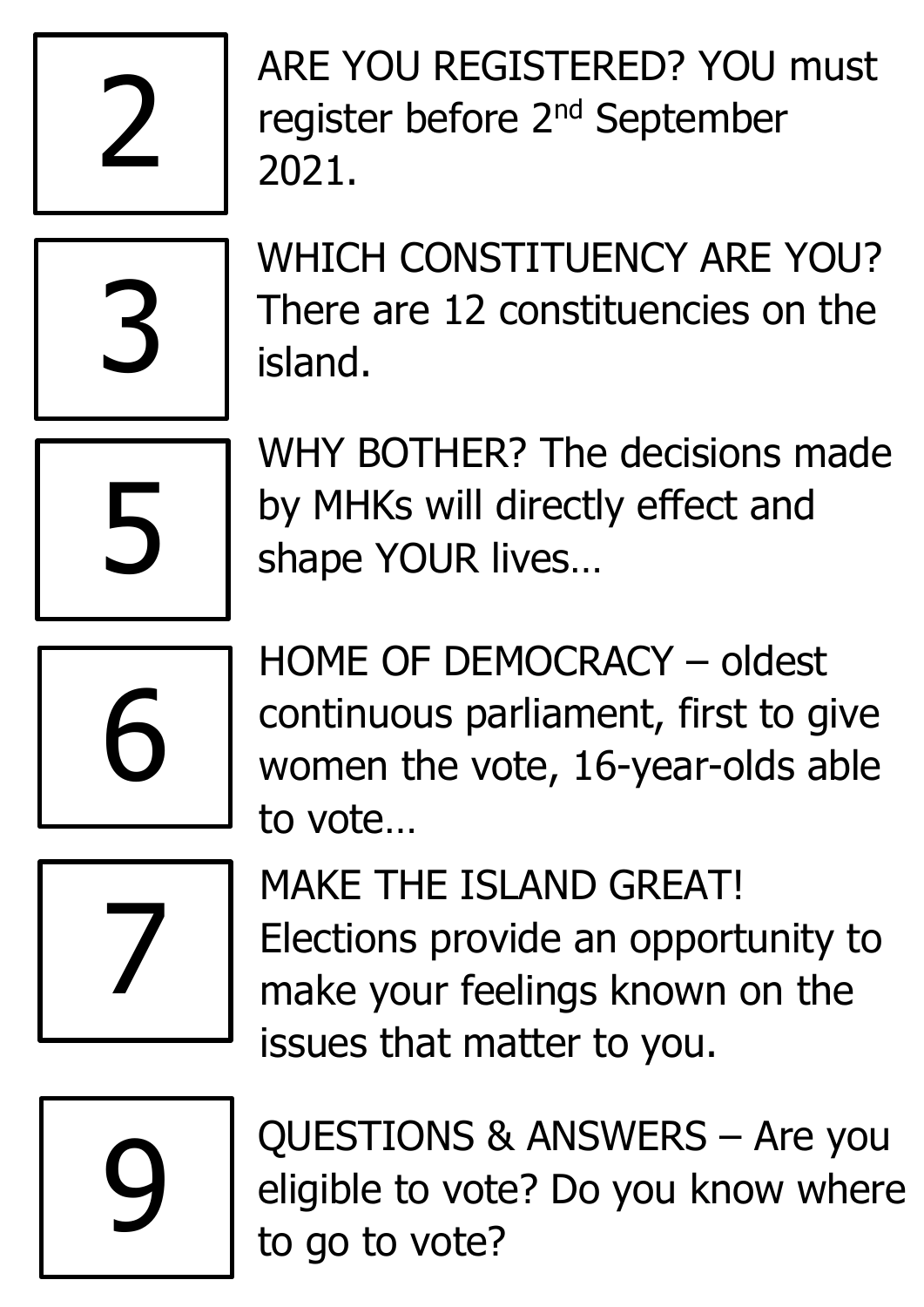

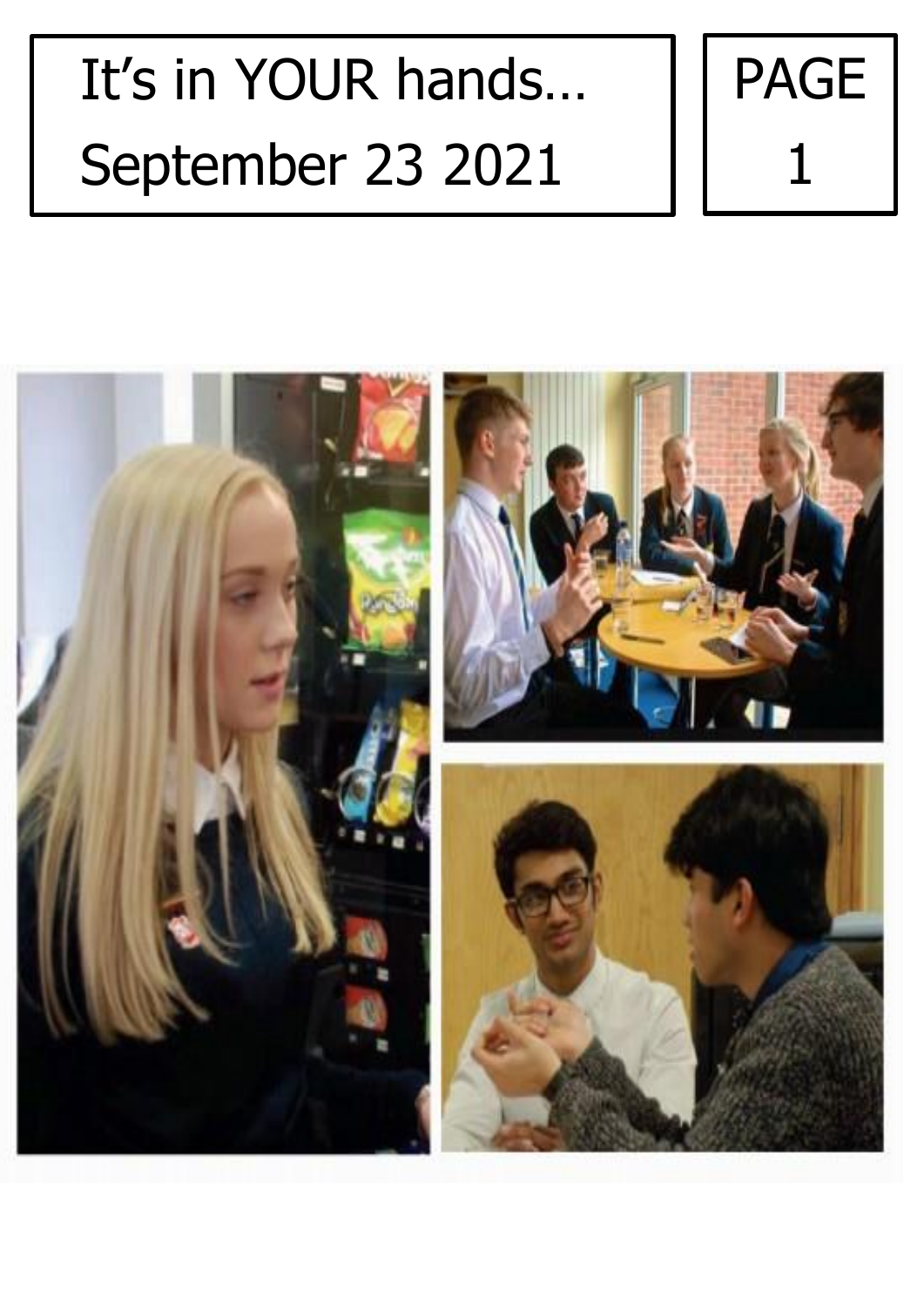

 YOU can only vote if you are on the electoral roll…

YOUR LAST OPPORTUNITY

TO REGISTER TO VOTE IS:



PAGE

2

Go to **gov.im** and search for vote





The Isle of Man is one of only a few places around the world where you can vote at 16 – Don't miss out on your chance to shape the Island's future!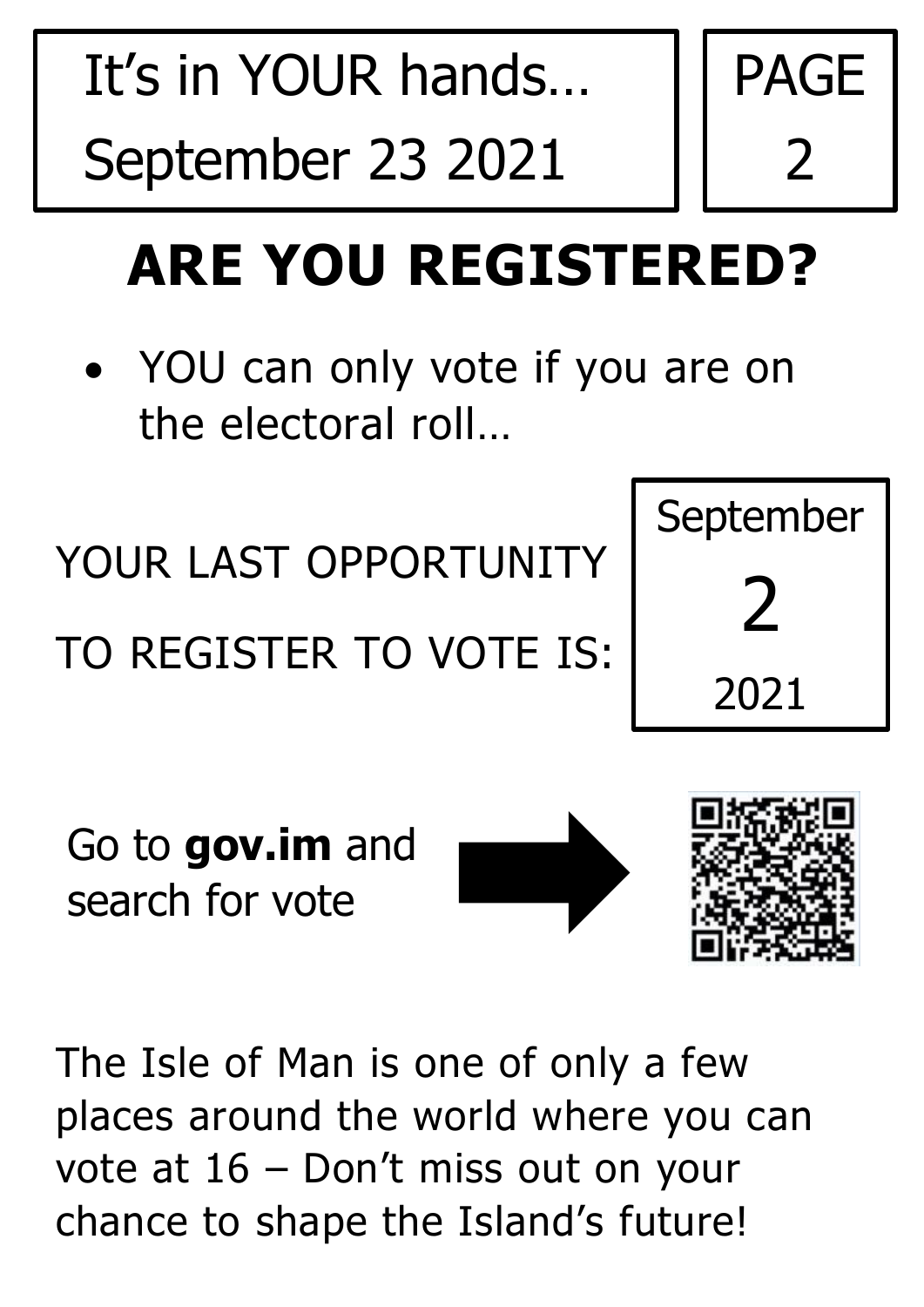

# **WHICH HOUSE OF KEYS CONSTITUENCY ARE YOU?**

There are 12 constituencies on the Island.

Members of the House of Keys (MHKs) are elected for a five-year term.

There will be 2 MHKs representing each of these 12 constituencies, making a total of 24 in all.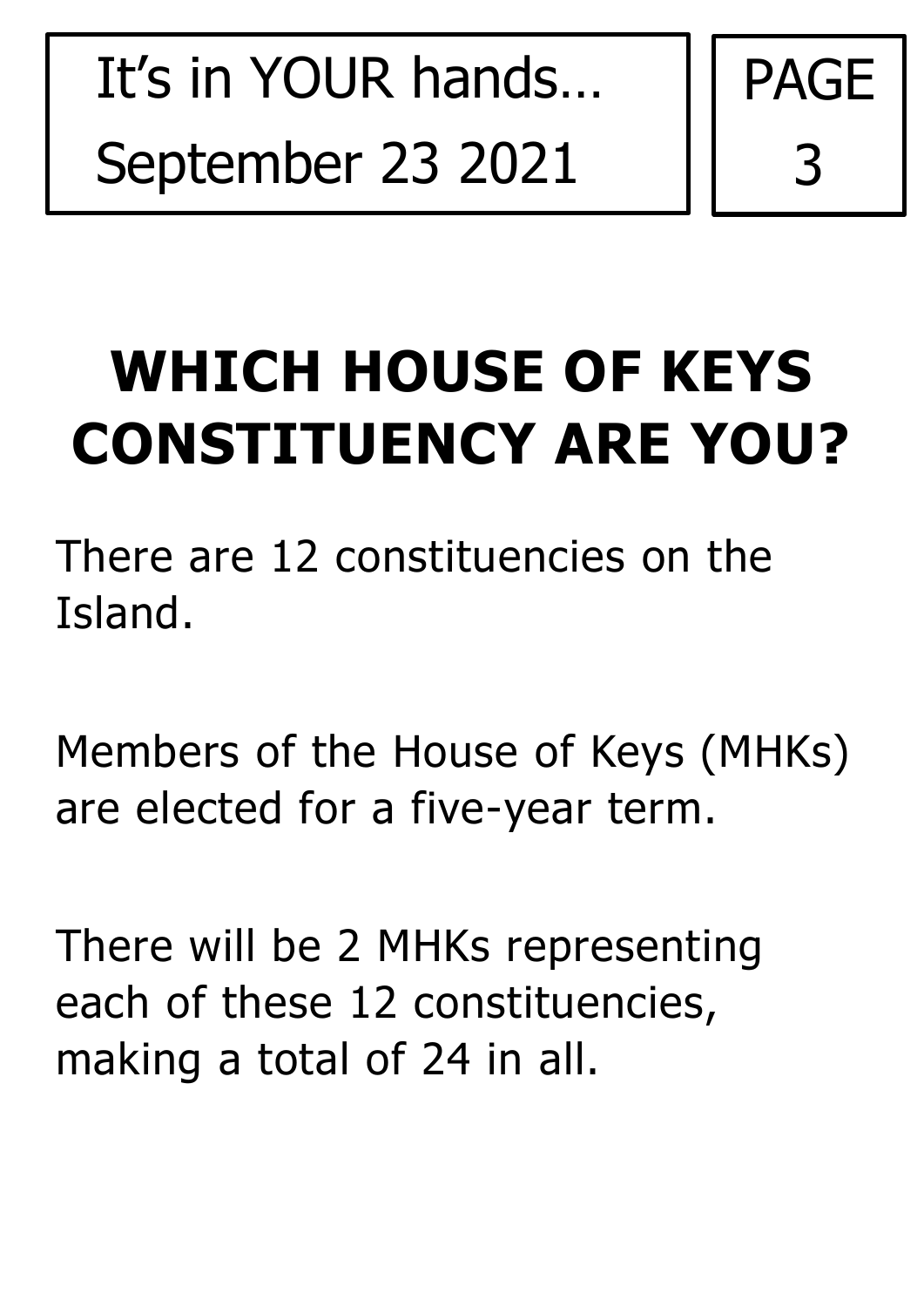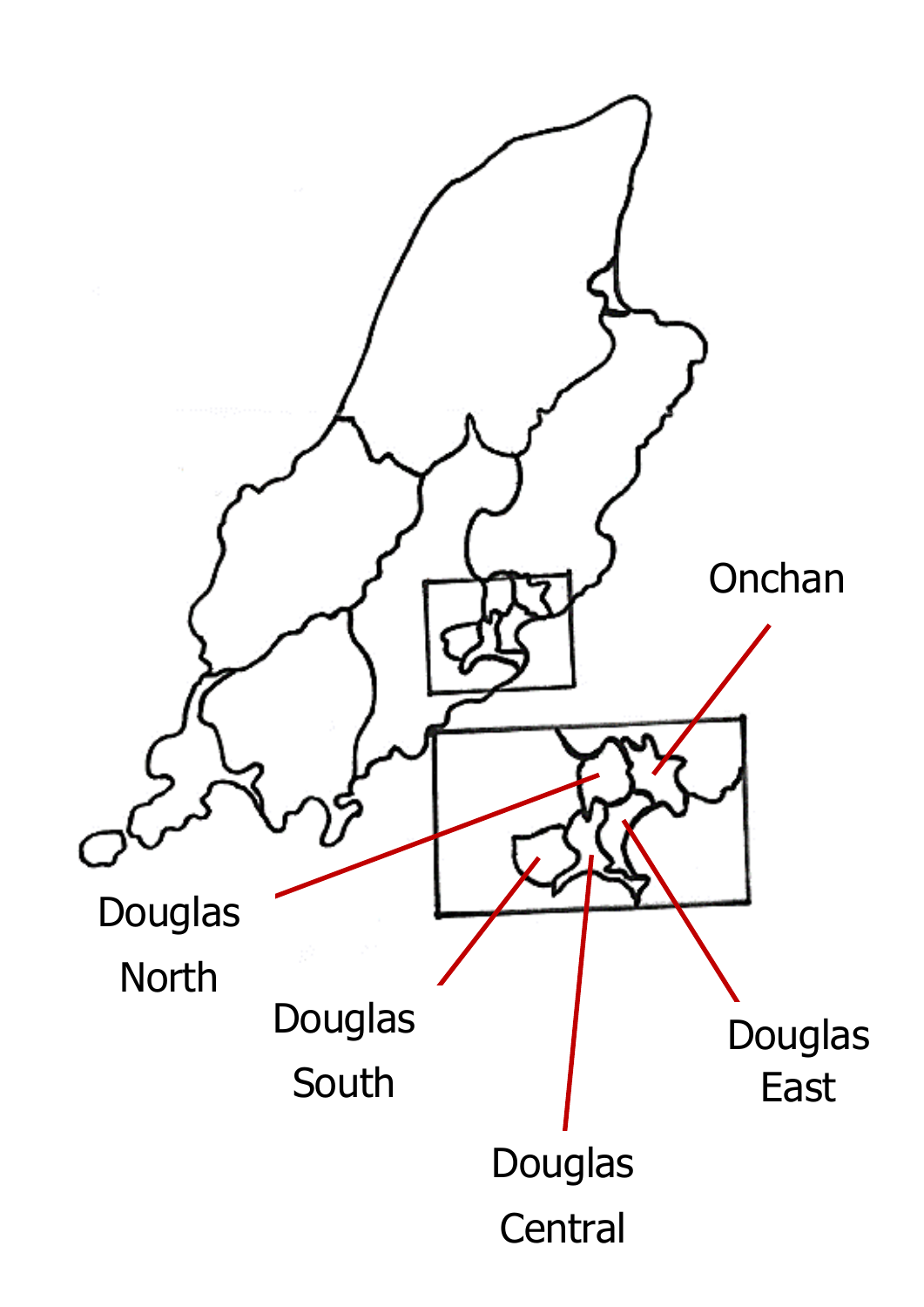

## **WHY BOTHER?**

The decisions made by MHKs… will directly affect the shape of YOUR lives…

MHKs will consider new laws and policies to do with your education, work prospects, university support and make decisions that impact upon you and your family.

YOU can only influence these decisions IF YOU vote.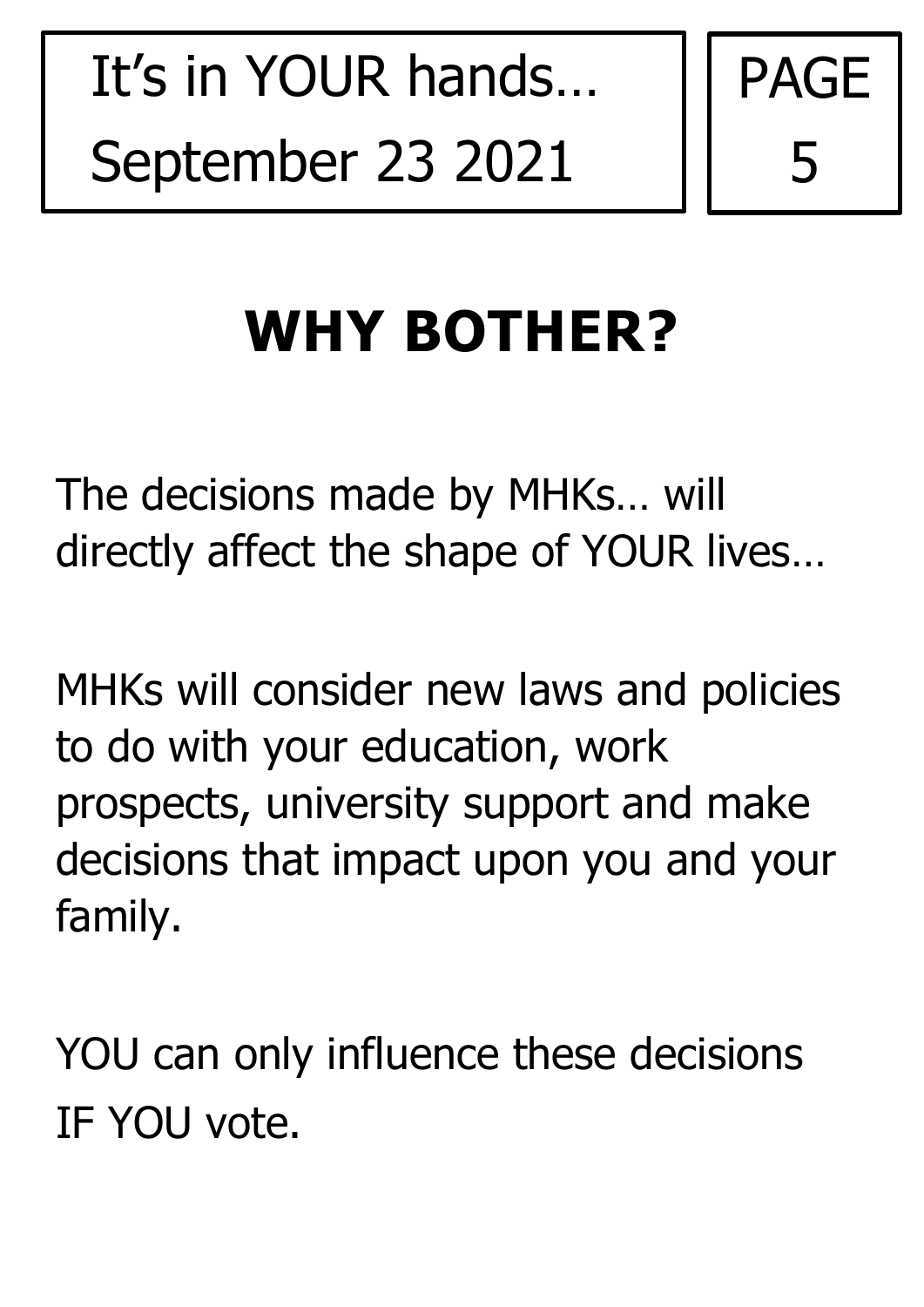

## **HOME TO DEMOCRACY SINCE 979…**



The Isle of Man has the world's oldest continuous parliament started by the Vikings in 979.



We were the first place in the world allowing votes for women in 1881.



VOTING is the way to make YOUR voice heard and to choose WHO will best represent the interests of young people on the island.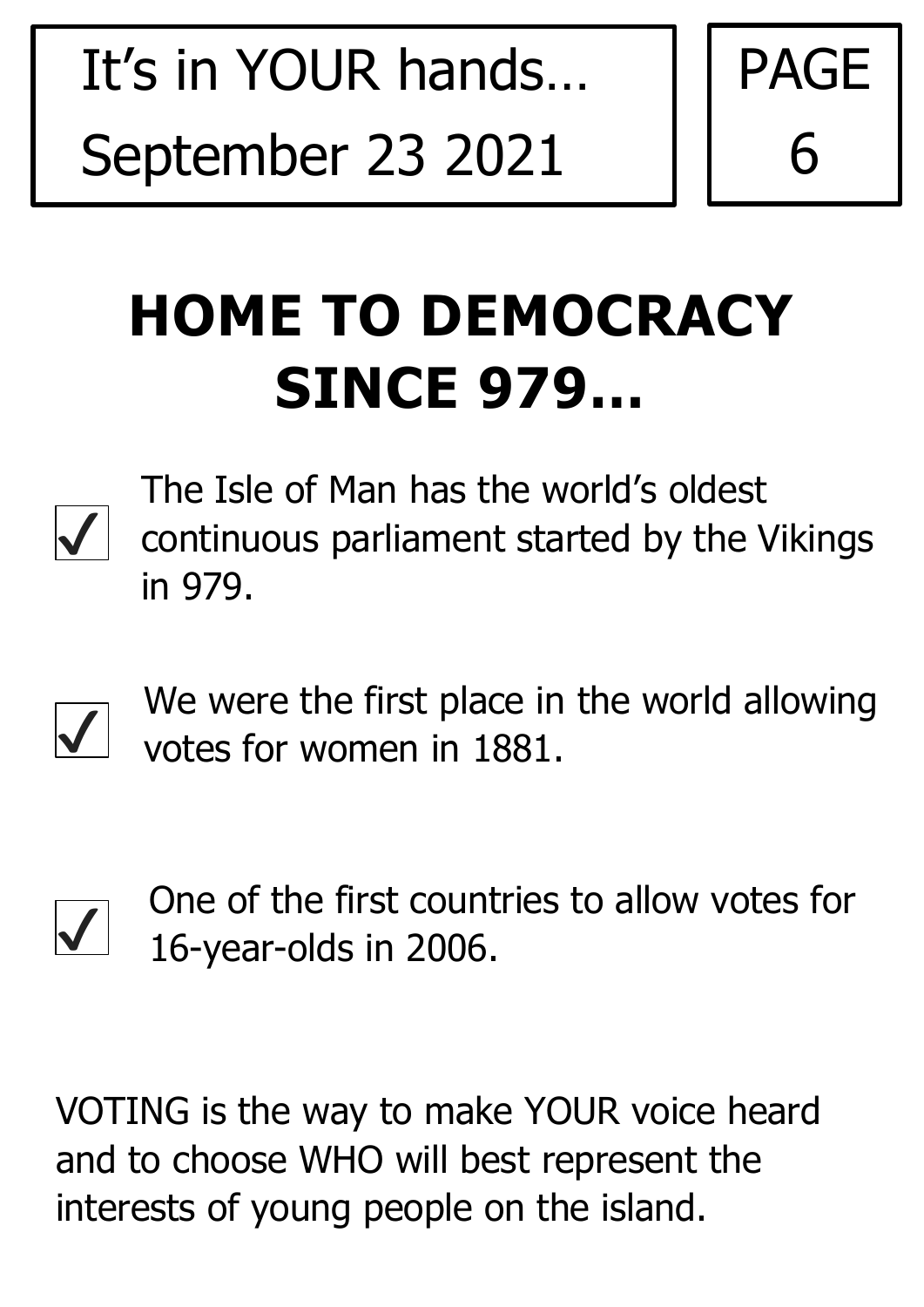

#### **MAKING THE ISLAND GREAT!**



The Isle of Man is a leading international business centre renowned for its innovation, professionalism and positive international engagement.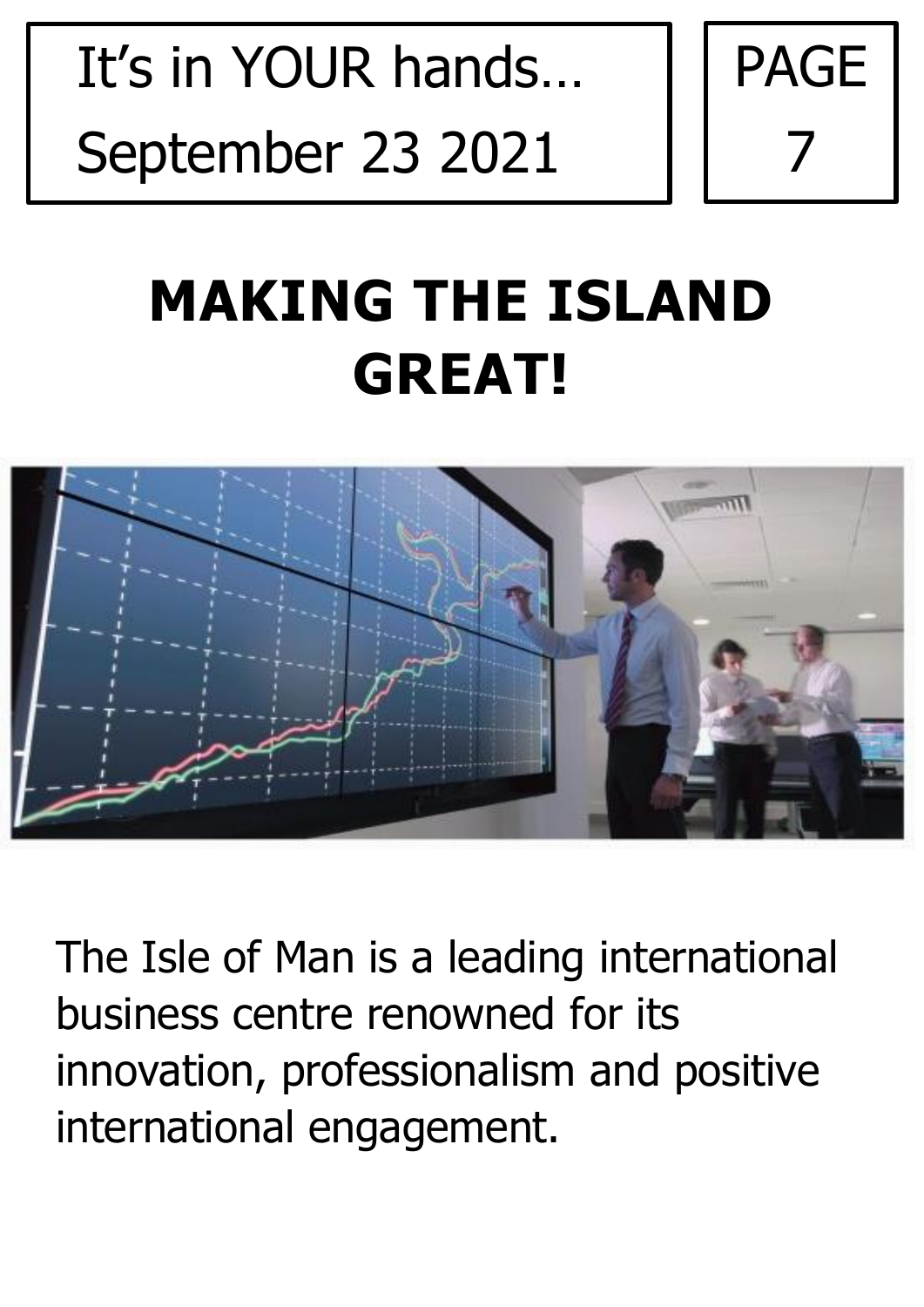

The Island is also the first entire jurisdiction to gain international UNESCO Biosphere status.

General Elections to the House of Keys take place once every five years. They provide an opportunity for you to elect the representatives who you think will make the right decisions on behalf of the Isle of Man.





#### **Use your vote to shape the Island's future.**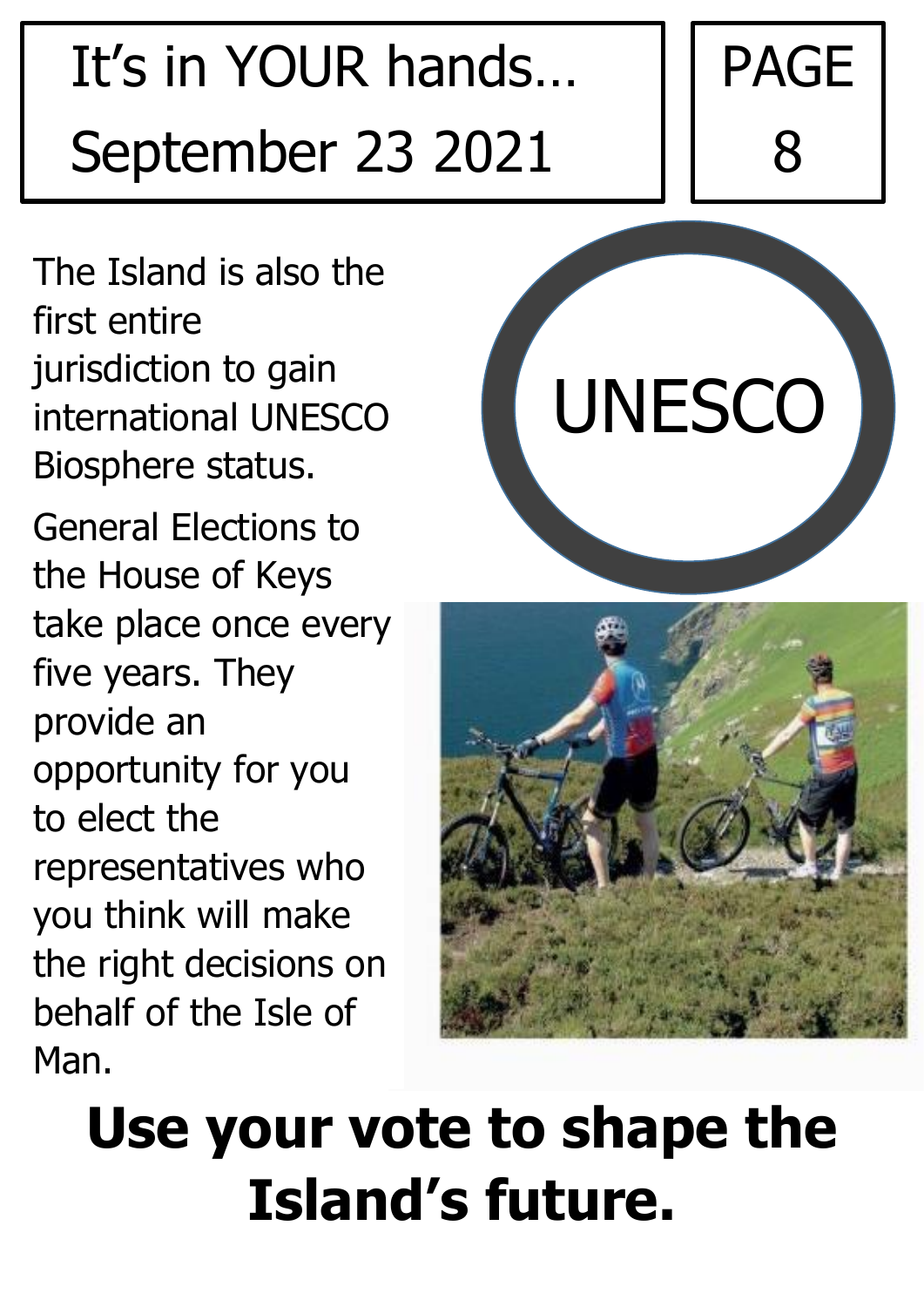

# **GENERAL ELECTION 2021 Q&A**







Gov.im

Search VOTE

#### Information about the general election?